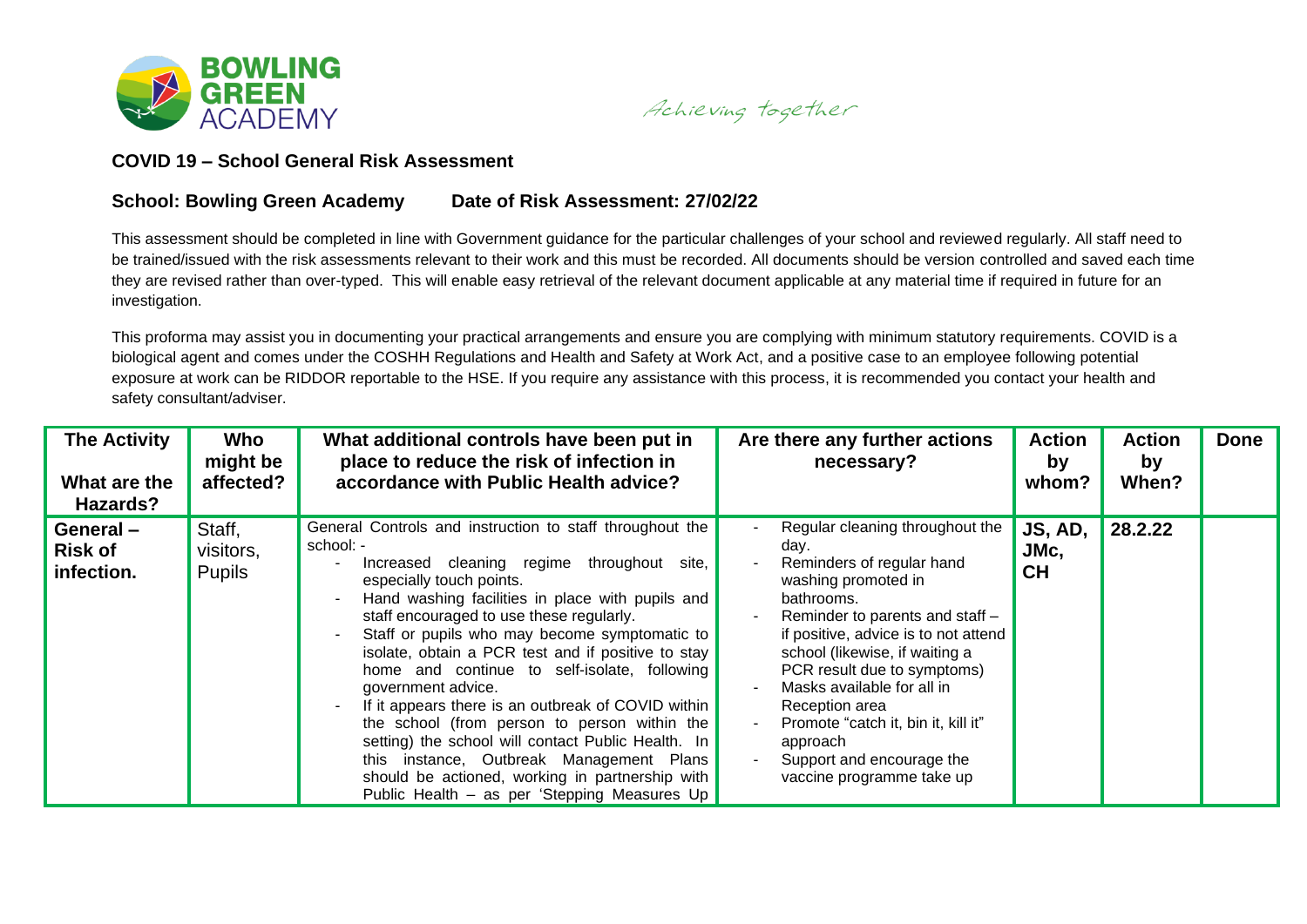

Achieving together

| <b>The Activity</b><br>What are the<br>Hazards? | Who<br>might be<br>affected?  | What additional controls have been put in<br>place to reduce the risk of infection in<br>accordance with Public Health advice?                                                                                                                                                                                                                                                                                                                                                                                                                                                                              | Are there any further actions<br>necessary?        | <b>Action</b><br>by<br>whom?                            | <b>Action</b><br>by<br>When? | <b>Done</b>   |
|-------------------------------------------------|-------------------------------|-------------------------------------------------------------------------------------------------------------------------------------------------------------------------------------------------------------------------------------------------------------------------------------------------------------------------------------------------------------------------------------------------------------------------------------------------------------------------------------------------------------------------------------------------------------------------------------------------------------|----------------------------------------------------|---------------------------------------------------------|------------------------------|---------------|
|                                                 |                               | and Down guidance' <b>Schools COVID-19</b><br>operational<br>guidance<br>(publishing.service.gov.uk)<br>This<br>may<br>involve close contacts restarting daily testing.<br>Non- fire safety doors can be propped open to<br>allow ventilation<br>Windows to be opened each morning to allow<br>adequate ventilation.                                                                                                                                                                                                                                                                                        |                                                    |                                                         |                              |               |
| <b>Ventilation</b>                              | Staff,<br>pupils,<br>visitors | Need to balance the risk of transmission of the virus and a<br>comfortable teaching environment which can be<br>maintained by.<br>For natural ventilation, the windows should be<br>opened<br>Allow flexibility for staff and pupils to wear<br>additional suitable indoor clothing.<br>Open non- fire resisting doors to allow for air flow<br><b>Control measures</b><br>You should:<br>1. Ensure good hygiene for everyone.<br>2. Maintain appropriate cleaning regimes.<br>3. Keep occupied spaces well ventilated.<br>4. Follow public health advice on testing, self-isolation and managing confirmed | Staff to monitor electronic<br>ventilation devices | <b>Cleaning</b><br>team $+$<br><b>Teaching</b><br>teams | Ongoing                      | Comple<br>ted |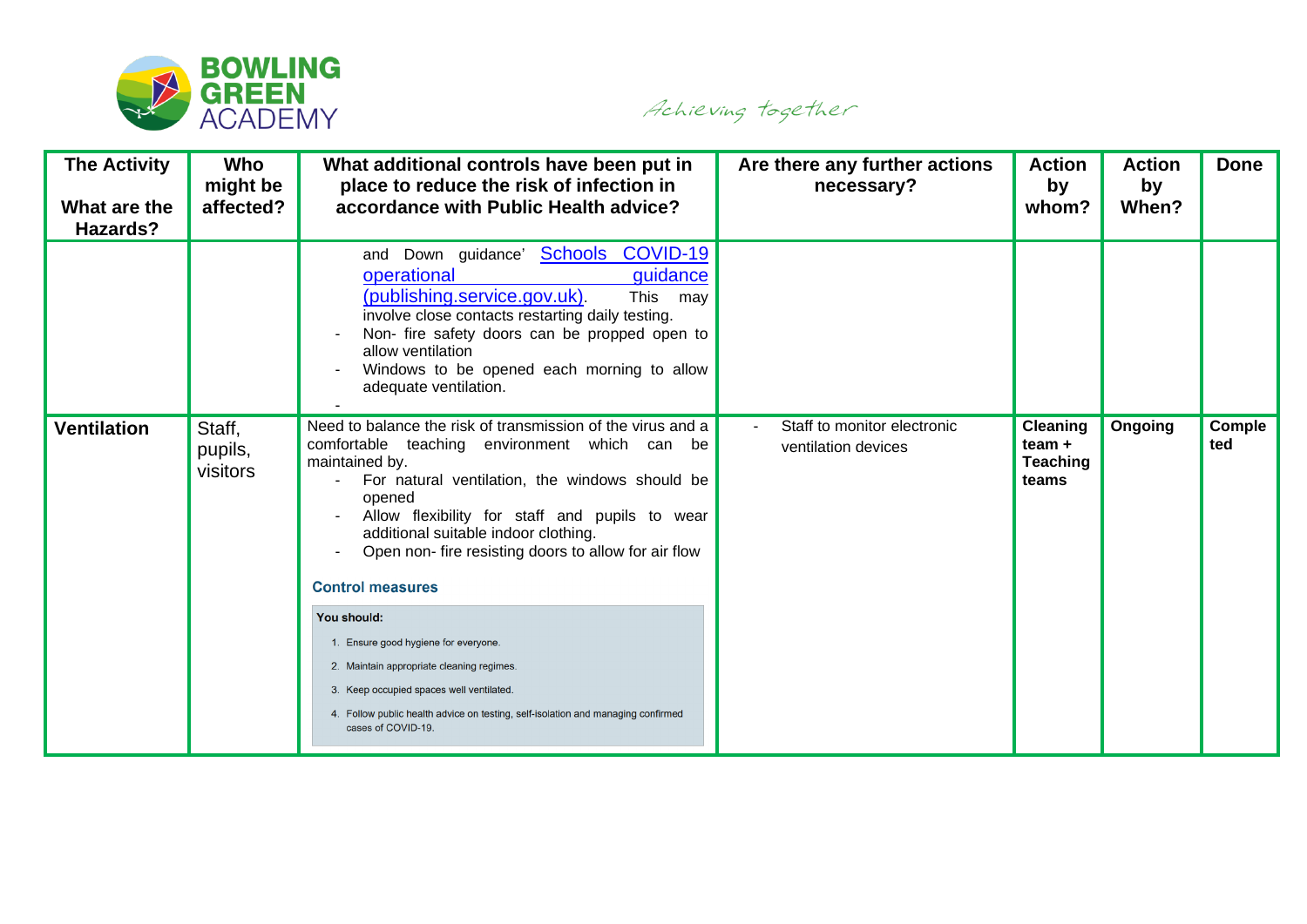

Achieving together

| <b>The Activity</b><br>What are the<br>Hazards? | Who<br>might be<br>affected?         | What additional controls have been put in<br>place to reduce the risk of infection in<br>accordance with Public Health advice?                                                                                                                                              | Are there any further actions<br>necessary? | <b>Action</b><br>by<br>whom?                            | <b>Action</b><br>by<br>When? | <b>Done</b>   |
|-------------------------------------------------|--------------------------------------|-----------------------------------------------------------------------------------------------------------------------------------------------------------------------------------------------------------------------------------------------------------------------------|---------------------------------------------|---------------------------------------------------------|------------------------------|---------------|
| <b>Classrooms</b>                               | Staff,<br>Visitors,<br><b>Pupils</b> | Classrooms to be regularly cleaned and cleaning<br>supplies available in the classroom.<br>Pupils encouraged to wash their hands regularly<br>Windows opened to allow ventilation.                                                                                          |                                             | <b>Cleaning</b><br>team $+$<br><b>Teaching</b><br>teams | Ongoing                      | Comple<br>ted |
| <b>Provision in</b><br><b>Early Years</b>       | Staff, Pupil<br><b>Visitors</b>      | EYFS ratios still to be met<br>Promotion of handwashing with staff.                                                                                                                                                                                                         |                                             | <b>EYFS</b><br>Team                                     | Ongoing                      | Comple<br>ted |
| <b>Corridors</b>                                | Staff,<br>pupils,<br>visitors        | Regular cleaning of touch points                                                                                                                                                                                                                                            |                                             | <b>Cleaning</b><br>team                                 | Ongoing                      | Comple<br>ted |
| <b>Toilet and</b><br>cloakrooms                 | Staff,<br>pupils,<br>visitors        | Available hand washing facilities with soap and<br>warm water with encouragement to use these<br>facilities regularly and prior to eating.<br>Regular cleaning of the toilet area touch points.                                                                             |                                             | <b>Cleaning</b><br>team                                 | Ongoing                      |               |
| Playground<br>and play<br>equipment             | Staff,<br>Pupils,<br><b>Visitors</b> | Cleaning should take place more frequently than<br>normal.<br>Also applies to resources used both inside and<br>outside for wraparound care and out of school<br>settings.<br>Staggered breaks and lunches ensure that<br>children will come into contact with less pupils. |                                             | <b>Teachers</b>                                         | Ongoing                      | Comple<br>ted |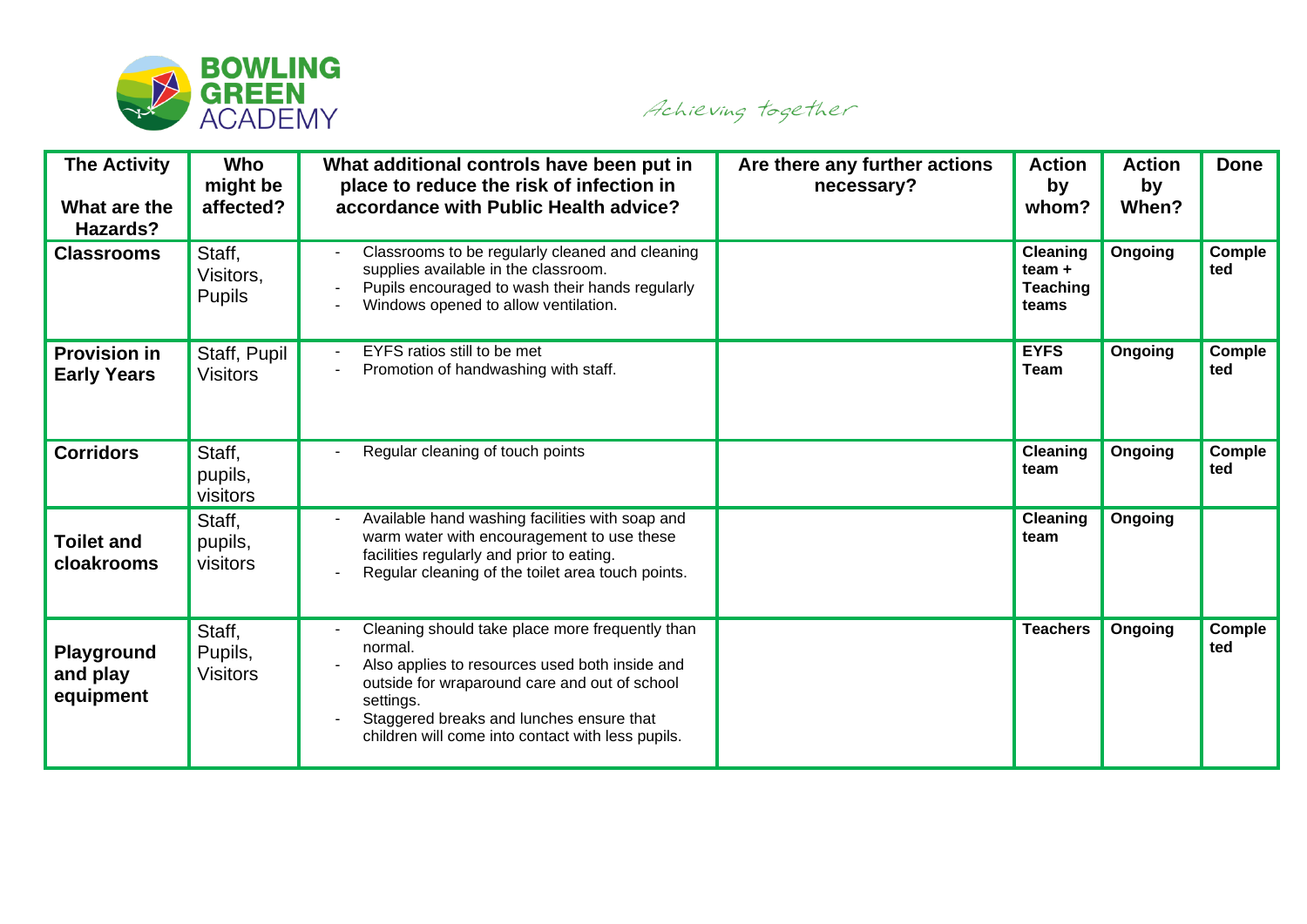

Achieving together

| <b>The Activity</b><br>What are the<br>Hazards?                                                                      | Who<br>might be<br>affected?              | What additional controls have been put in<br>place to reduce the risk of infection in<br>accordance with Public Health advice?                                                                                                                                                                                                                                                                                                               | Are there any further actions<br>necessary?                                                                                                                                                                                              | <b>Action</b><br>by<br>whom? | <b>Action</b><br>by<br>When? | <b>Done</b>   |
|----------------------------------------------------------------------------------------------------------------------|-------------------------------------------|----------------------------------------------------------------------------------------------------------------------------------------------------------------------------------------------------------------------------------------------------------------------------------------------------------------------------------------------------------------------------------------------------------------------------------------------|------------------------------------------------------------------------------------------------------------------------------------------------------------------------------------------------------------------------------------------|------------------------------|------------------------------|---------------|
| <b>Drop</b><br>off/collection<br>areas with<br>parents                                                               | Staff,<br>pupils,<br>visitors,<br>parents | Parents/ carers informed of their pickup/ drop off<br>times and points.<br>One way system in operation - drop off and leave<br>Same applies to PM                                                                                                                                                                                                                                                                                            |                                                                                                                                                                                                                                          | <b>SLT</b>                   | Ongoing                      | Comple<br>ted |
| <b>Catering</b>                                                                                                      | Staff,<br>pupils,<br><b>Visitors</b>      | Hygiene standards to be maintained                                                                                                                                                                                                                                                                                                                                                                                                           |                                                                                                                                                                                                                                          | <b>CH</b>                    | Ongoing                      | Comple<br>ted |
| <b>Reception area</b>                                                                                                | Staff,<br>Pupils,<br>Visitors,            | Encourage parents to contact the school by other<br>means than face to face if appropriate.<br>Hand sanitiser gel and masks available, if<br>required.<br>Regular cleaning of touch points in the entrance.                                                                                                                                                                                                                                  |                                                                                                                                                                                                                                          | JMc, TK                      | Ongoing                      | Comple<br>ted |
| Area for<br>isolation/first aid<br>and separate<br>toilet                                                            | Staff, Pupils,                            | PPA Room has been identified as an appropriate<br>area to be used for first aid.                                                                                                                                                                                                                                                                                                                                                             |                                                                                                                                                                                                                                          | JS, AD                       | Ongoing                      | Comple<br>ted |
| <b>Clinically</b><br>vulnerable and<br><b>Clinically</b><br><b>Extremely</b><br>critically<br><b>Vunerable (CEV)</b> | Staff, pupils,<br>visitors                | As a minimum, CEV staff are to follow the same<br>guidance as everyone else, the key issue is<br>consultation with any vulnerable staff as per HSE<br>advice and it is always advisable to document this<br>discussion and agreement.<br>If this is the case, a full risk assessment with the<br>staff member should be undertaken and any<br>discussion documented including the measures<br>you have put in place to make the workplace as | Request information from staff<br>and parents to identify those in<br>these categories.<br>Keep in contact with those who<br>are shielding or working from<br>home.<br>Encourage and promote the<br>take up of the vaccine<br>programme. | <b>JS</b>                    | Ongoing                      | Comple<br>ted |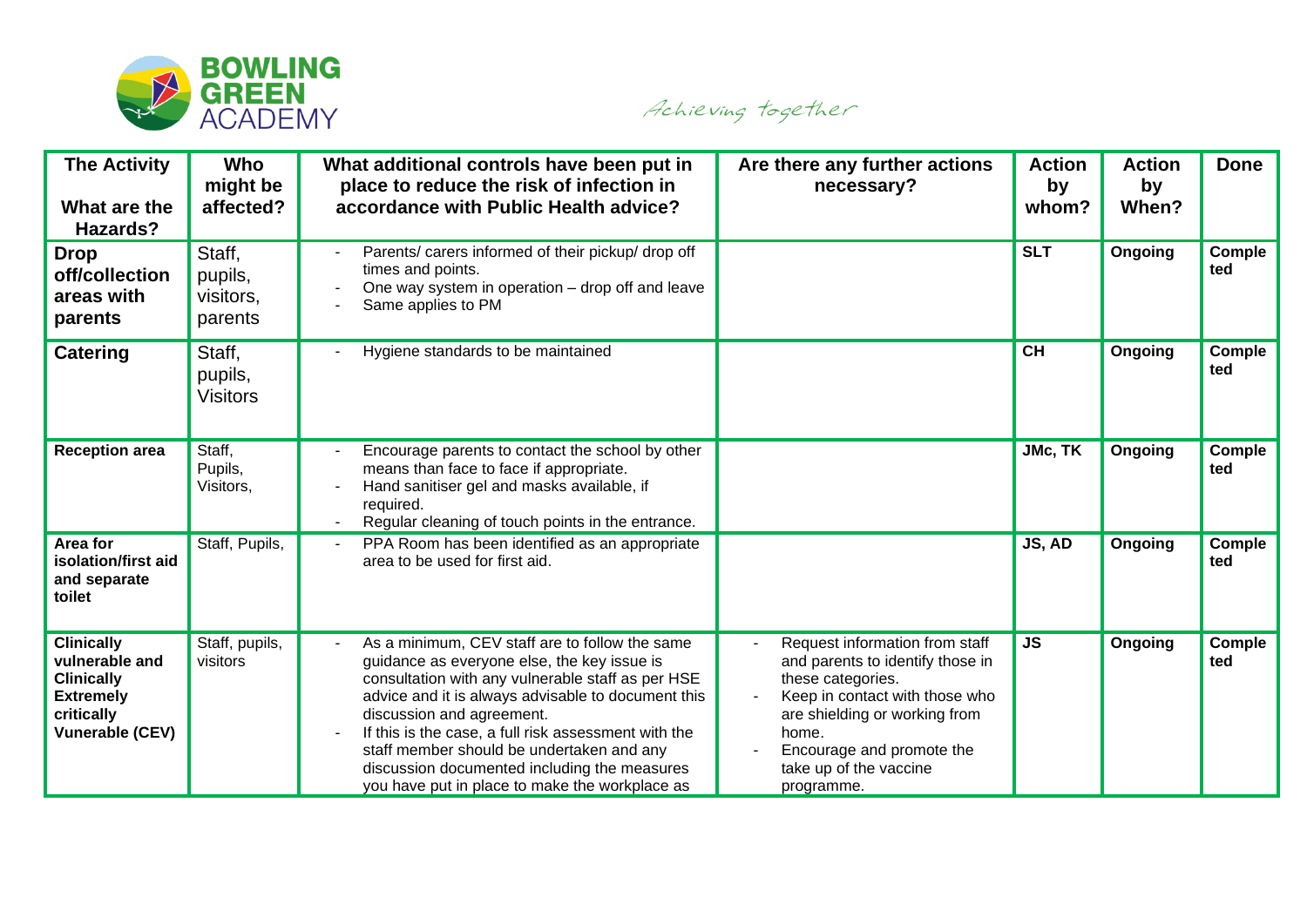

Achieving together

| <b>The Activity</b><br>What are the<br>Hazards? | <b>Who</b><br>might be<br>affected? | What additional controls have been put in<br>place to reduce the risk of infection in<br>accordance with Public Health advice?                                                                                                                                                                                                                                                                                                                                                                                              | Are there any further actions<br>necessary?                                                                                                                                                                                                                                                 | <b>Action</b><br>by<br>whom? | <b>Action</b><br>by<br>When? | <b>Done</b>   |
|-------------------------------------------------|-------------------------------------|-----------------------------------------------------------------------------------------------------------------------------------------------------------------------------------------------------------------------------------------------------------------------------------------------------------------------------------------------------------------------------------------------------------------------------------------------------------------------------------------------------------------------------|---------------------------------------------------------------------------------------------------------------------------------------------------------------------------------------------------------------------------------------------------------------------------------------------|------------------------------|------------------------------|---------------|
|                                                 |                                     | safe as possible for them.<br>The CEV guidance extends to staff who are more<br>than 28 weeks pregnant (and those below 28<br>weeks with other health concerns), but again only<br>where they are fully aware of the risk to<br>themselves and their unborn baby if they catch<br>COVID. If they still want to work, they need to<br>agree with you the safest way of working and<br>advice may be required from occupational health.                                                                                       |                                                                                                                                                                                                                                                                                             |                              |                              |               |
| <b>Staff</b><br>contingency<br>arrangements     | Staff, pupils                       | Staffing protection plan in place<br>Staggered breaks and lunches to reduce the<br>number of staff in the shared areas at any one<br>time.<br>PPA can be taken at home to reduce the number<br>of contacts at any one time.                                                                                                                                                                                                                                                                                                 | Ensure staff are aware of the<br>reporting procedure to highlight<br>if they have any symptoms.<br>Ensure there is a plan in place<br>to have a suitable and sufficient<br>staff ratio to pupils which may<br>include having cover staff.                                                   | <b>JS</b>                    | Ongoing                      | Comple<br>ted |
| Symptomatic<br>staff or pupils                  | Staff, visitors,<br>pupils          | PPA Room area is available for anyone who is<br>symptomatic so they can wait to be collected.<br>Area in which symptomatic people are awaiting<br>requires to be cleaned after use.<br>Those who require close supervision while<br>awaiting collection should remain at a distance<br>Those who become symptomatic should return<br>home and, where possible, collected by guardian.<br>Preferably should use a separate bathroom which<br>must be cleaned using standard cleaning<br>products before used by anyone else. | Where there are work-related<br>positive COVID, cases these<br>may be HSE reportable and<br>guidance from the schools H&S<br>advisors should be sought.<br>In an emergency call 999 if<br>someone is seriously ill or<br>injured or life is at risk.<br>Ensure enough PPE in both<br>rooms. | JS, AD                       | Ongoing                      | Comple<br>ted |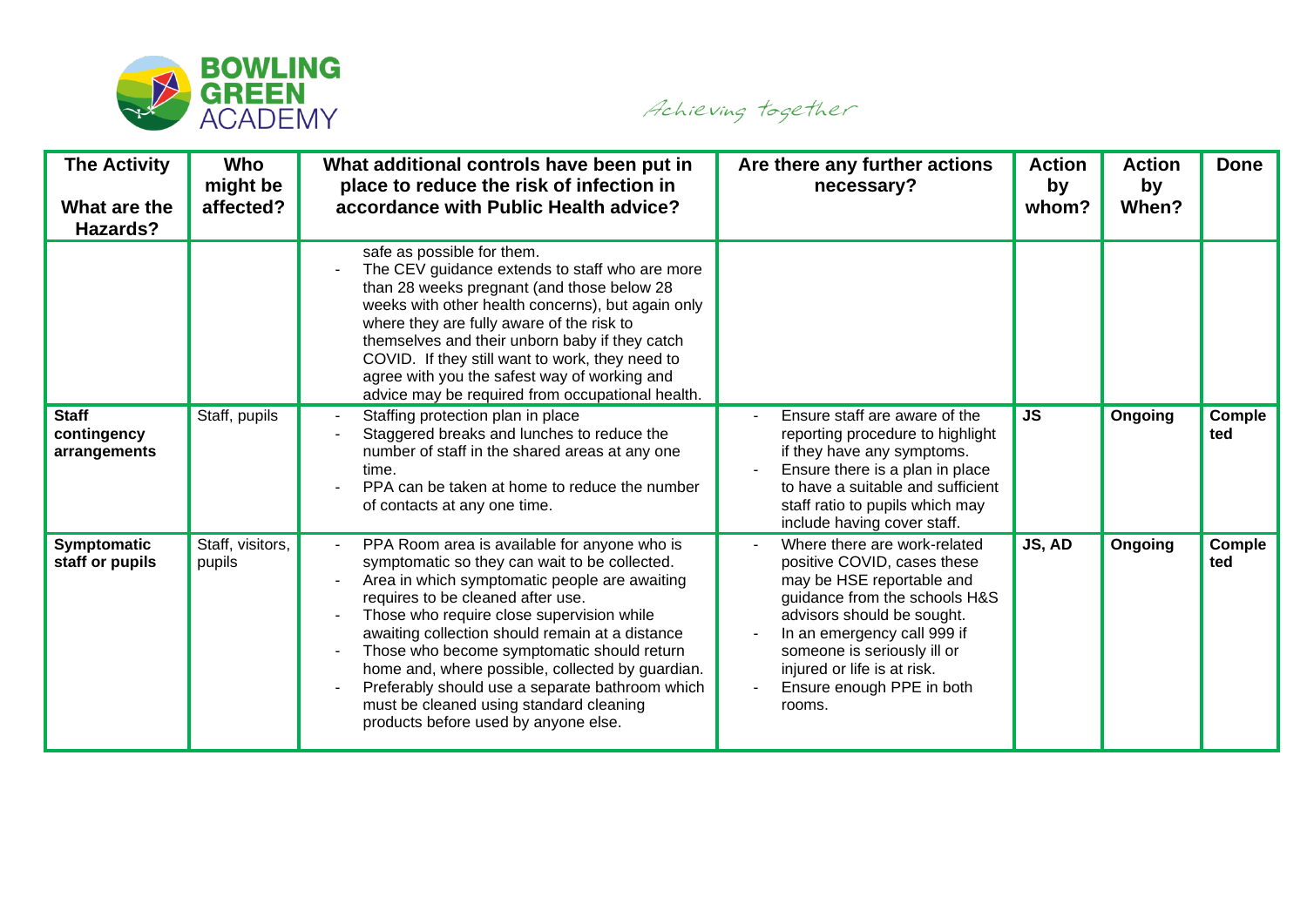

Achieving together

| <b>The Activity</b><br>What are the<br>Hazards?                | Who<br>might be<br>affected?        | What additional controls have been put in<br>place to reduce the risk of infection in<br>accordance with Public Health advice?                                                                                                                              | Are there any further actions<br>necessary?                                                                                                               | <b>Action</b><br>by<br>whom? | <b>Action</b><br>by<br>When? | <b>Done</b>   |
|----------------------------------------------------------------|-------------------------------------|-------------------------------------------------------------------------------------------------------------------------------------------------------------------------------------------------------------------------------------------------------------|-----------------------------------------------------------------------------------------------------------------------------------------------------------|------------------------------|------------------------------|---------------|
| Assembly &<br>gatherings                                       | Staff,<br>Pupils<br><b>Visitors</b> | As mixing is permitted, assemblies and gatherings<br>can go ahead<br>Windows will be open<br>Singing is permitted at this time, following DFE<br>guidance                                                                                                   | Conduct a risk assessment for<br>larger school events.<br>Assess assemblies due to<br>current number of cases across<br>school.                           | <b>JS</b>                    | Ongoing                      | Comple<br>ted |
| <b>Transport</b><br>arrangements                               | Staff,<br>Pupils,<br>Contractors    | Children can be transported on the minibuses<br>The buses to have windows open to provide<br>ventilation<br>Those staff members travelling by public transport<br>to have access to wash facilities, which use is<br>encouraged                             |                                                                                                                                                           | <b>JS</b>                    | Ongoing                      | Comple<br>ted |
| <b>Personal</b><br><b>Protective</b><br><b>Equipment (PPE)</b> | Staff,<br>Pupils                    | PPE required for personal care only.<br>PPE should be suitably stocked                                                                                                                                                                                      | Inform staff of the requirements<br>for PPE and provide information<br>for their safe usage.<br>Individual risk assessments to<br>be conducted if needed. | JS, AD,<br>JMc, TK           | Ongoing                      | Comple<br>ted |
| <b>Home visits</b>                                             | Staff,<br>Families,<br>Pupils       | Home visits can go ahead<br>Hand sanitiser provided for staff required to<br>conduct home visits.<br>Where possible, conduct the visit on the doorstep<br>and maintain social distance.                                                                     |                                                                                                                                                           | JS, AD                       | Ongoing                      | Comple<br>ted |
| <b>Visitors &amp;</b><br><b>Contractors in</b><br>schools      |                                     | Provide handwashing or hand sanitiser facilities<br>for visitors/contractors.<br>Visitors should be encouraged to socially distance<br>If visitors meeting staff, do so in a room with<br>increased ventilation and follow increased<br>cleaning protocols. |                                                                                                                                                           | JMc, TK                      | Ongoing                      | Comple<br>ted |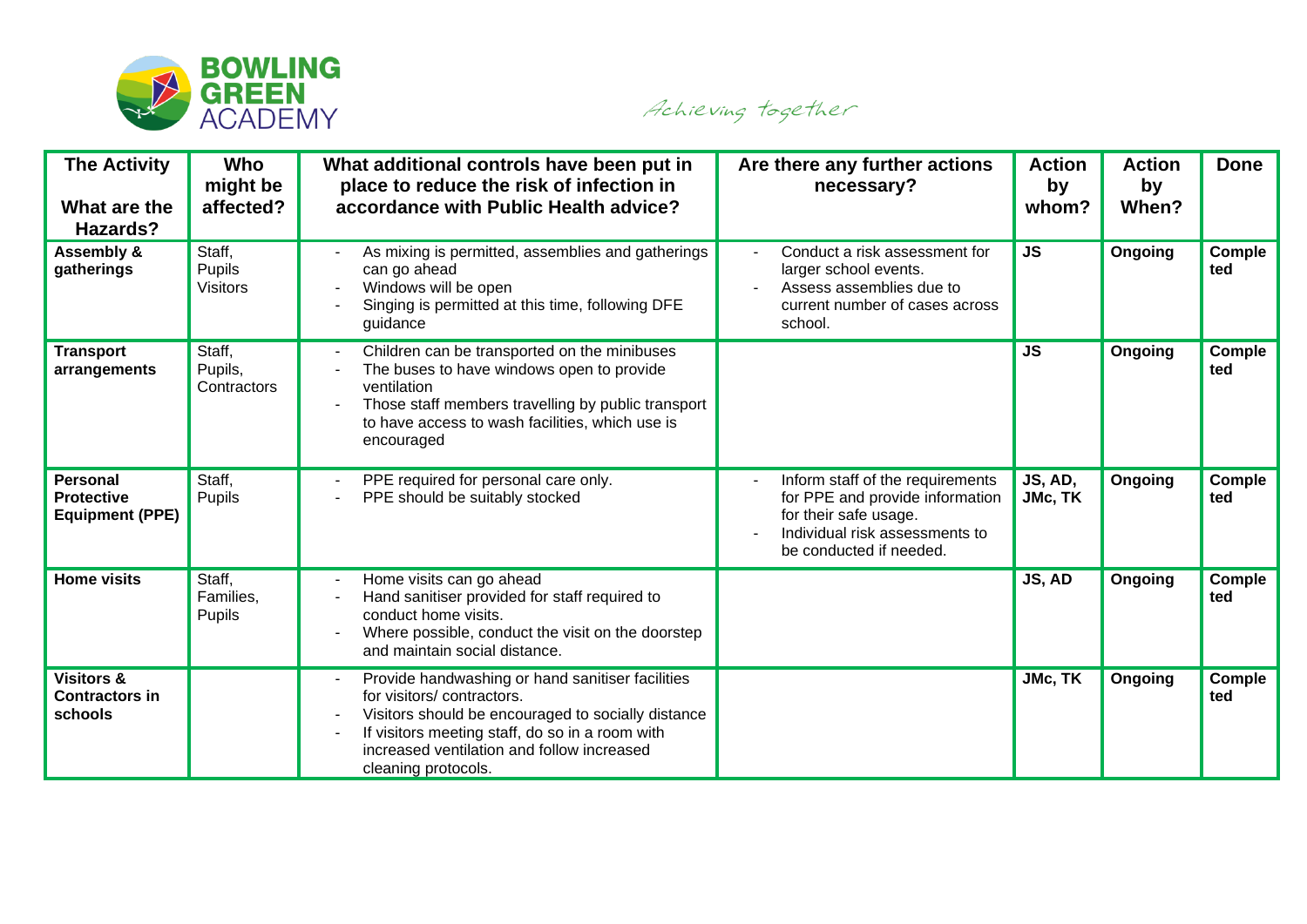

Achieving together

| <b>The Activity</b><br>What are the<br>Hazards?            | Who<br>might be<br>affected?          | What additional controls have been put in<br>place to reduce the risk of infection in<br>accordance with Public Health advice?                                                                                                    | Are there any further actions<br>necessary?                                                                               | <b>Action</b><br>by<br>whom? | <b>Action</b><br>by<br>When? | <b>Done</b>   |
|------------------------------------------------------------|---------------------------------------|-----------------------------------------------------------------------------------------------------------------------------------------------------------------------------------------------------------------------------------|---------------------------------------------------------------------------------------------------------------------------|------------------------------|------------------------------|---------------|
| <b>Physical</b><br>restraints/<br>comforting, first<br>aid | Staff, pupils                         | Ensure team teach training has been achieved by<br>teachers who are required to carry out physical<br>restraining.<br>Ensure wash facilities are available after a close<br>contact event.                                        |                                                                                                                           | <b>JS</b>                    | Ongoing                      | Comple<br>ted |
| <b>Waste</b>                                               | Staff,<br>pupils                      | Waste to be regularly removed from within the<br>building and in the outdoor bins.                                                                                                                                                |                                                                                                                           | <b>Cleaning</b><br>team      | Ongoing                      | Comple<br>ted |
| <b>Educational</b><br><b>Visits</b>                        | Pupils, staff,<br>visitors,<br>public | Educational visit risk assessments will reflect the<br>current restrictions with regards to COVID.<br>Risk assessments for trips must include a plan for<br>when a staff member or child displays symptoms<br>whilst on the trip. | Continue to review such<br>guidance.<br>Ensure all educational trips have<br>appropriate risk assessments<br>established. | JS, AD                       | Ongoing                      | Comple<br>ted |

**Assessors Name: Jamie Stuttard Assessment Review Date: April 2022**

## **Further Guidance**

[Guidance for schools: coronavirus \(COVID-19\) -](https://www.gov.uk/government/collections/guidance-for-schools-coronavirus-covid-19) GOV.UK (www.gov.uk)

[COVID-19: people with COVID-19 and their contacts -](https://www.gov.uk/government/publications/covid-19-people-with-covid-19-and-their-contacts) GOV.UK (www.gov.uk)